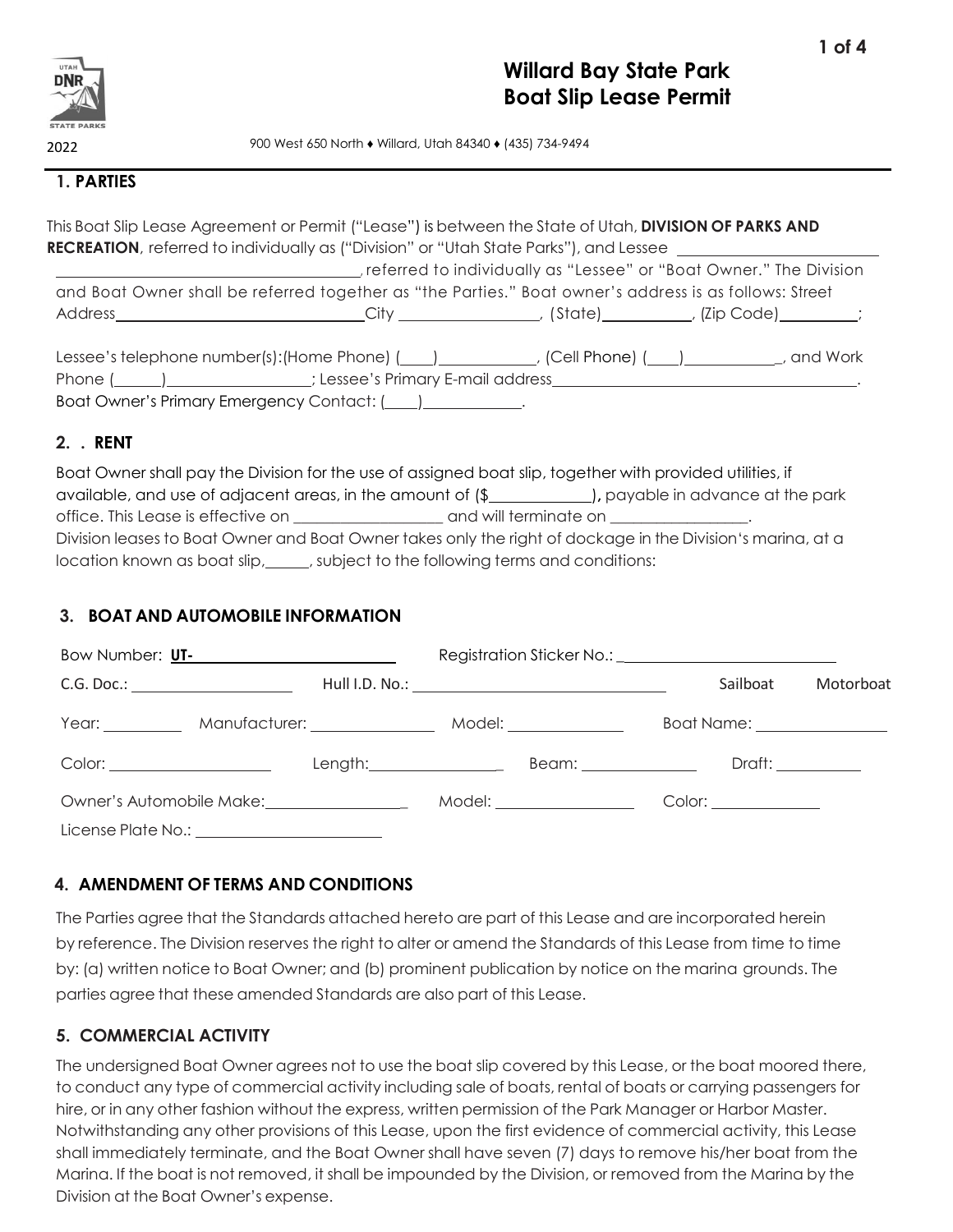### **BOAT SLIP LEASE CONT'D**

## **6. LIABILITY INSURANCE**

Boat Owner and Division agree that the risk of loss or damage from any cause to any property belonging to Boat Owner is to be borne by Boat Owner. Boat Owner agrees that he or she will carry insurance covering their property for any loss or damage as required by Utah Code Annotated [31A-22-1503](https://le.utah.gov/xcode/Title31A/Chapter22/31A-22-S1503.html?v=C31A-22-S1503_1800010118000101&31A-22-1503(2)) while in or about the marina, including the boat slip, and hereby waives the subrogation against Division. Boat Owner also agrees that Division will not be responsible for any loss or damage whatsoever and without exception for any other cause, including but not limited to loss or damage caused by wind, fire, snow or rain, storm, theft explosion, , to any property belonging to Boat Owner. Boat Owner also agrees to be liable for any damage to Division land(s), water(s), or property caused by Boat Owner and/or their vessel.

# **7. AQUATIC INVASIVE SPECIES**

Boat Owner agrees to complete the Utah Division of Wildlife Resources Mussel Aware Boater program. (Go to [STDoftheSea.Utah.gov](http://stdofthesea.utah.gov/) to access training materials and information.) If the vessel has been used in infested waters, the Boat Owner agrees to Clean, Drain and Dry the vessel for the following recommended times: 7 days in the summer, 18 days in the spring/fall, and 30 days in the winter, or 30 days if the vessel has been in unverifiable waters. If the Boat Owner is unable to complete the recommended dry times, owner agrees to arrange for a professional decontamination to be done before the vessel and trailer are placed in the water. It is the owner's responsibility to keep the vessel mussel free during slip rental period. Violators of this section will be charged with an infraction and subject to fines up to \$200.

## **8. ELECTRICAL SAFETY**

Boat Owner agrees to the following Rules/Guidelines:

- a. No swimming in the marina or near the boat slips at any time.
- b. All vessels that utilize power must be equipped with ground fault protection on all electrical systems.
- c. Extension cords must be commercially manufactured, National Marine Electronics Association Compliant, continuous, and kept out of the water at all times.

### **9.REQUIRED DOCUMENTATION**

Prior to taking possession of the assigned slip, the Boat Owner will provide the Park Manager with copies of the following documentation: Current registration

Current liability insurance Completed Mussel Aware certification Vessel Safety Inspection (completed at the park by a ranger) Proof of valid Annual Park Pass

Failure to comply with any or all parts of this section will result in termination of this agreement.

### **10. ADDITIONAL CONDITIONS AND TERMS (See Attachment A)**

Individual park's conditions may differ. Please refer to the additional Conditions and Terms attachment for more information.

IN WITNESS WHEREOF, this Lease is executed on the dates set forth below. Upon the signing of this Lease the undersigned **hereby certifies that he/she has carefully read and fully understands all terms, conditions, and standards of this Lease, his/her obligations therein, and all laws and regulations governing the use, operations and equipment of vessels within the state of Utah.**

### **BOAT OWNER**

Signature Date Date of the Date of the Date of the Date of the Date of the Date of the Date of the Date of the

**PARKS AND RECREATION**

Park Manager/Harbor Master Signature

Receipt Number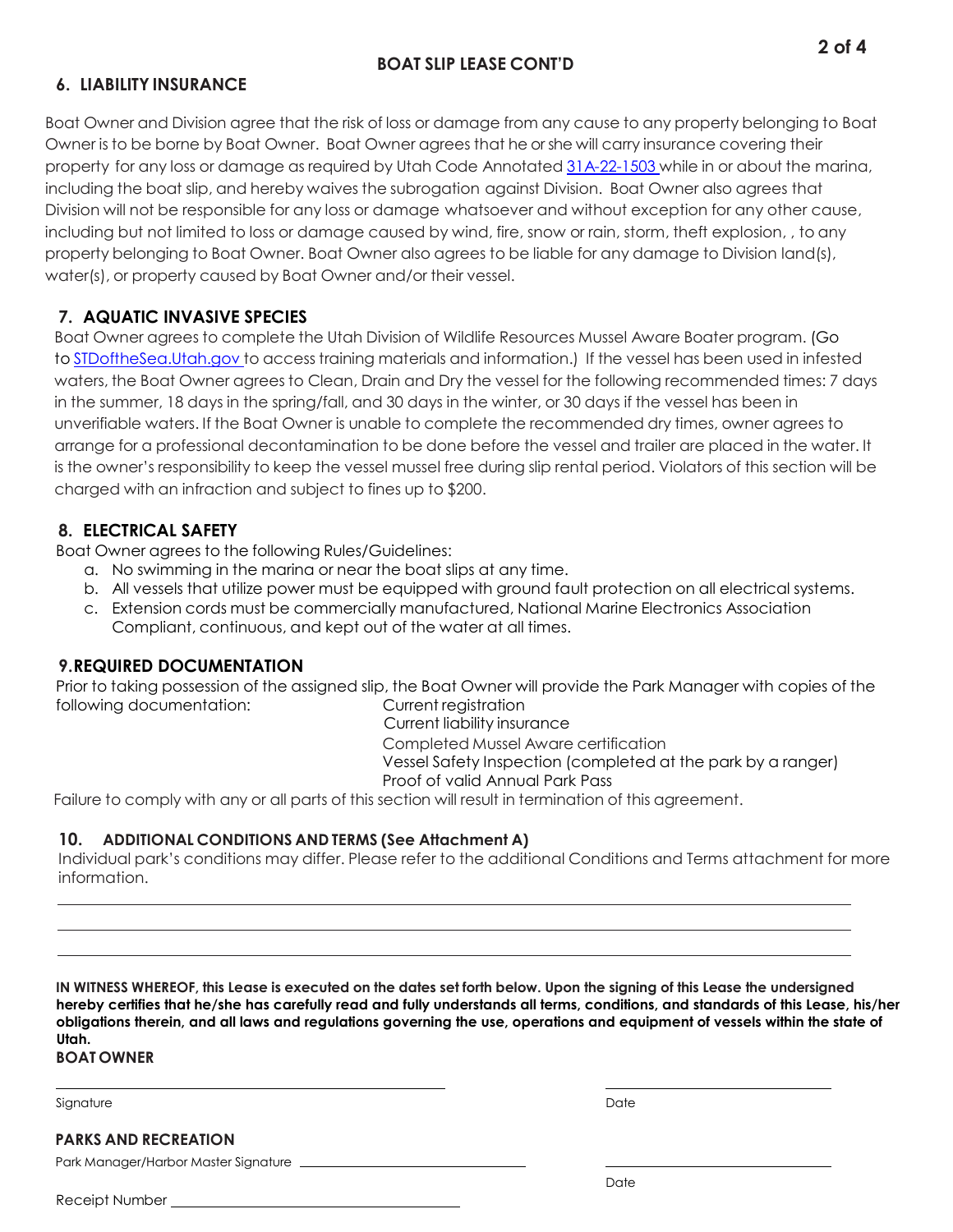### **STANDARDS**

### **1. SLIP ASSIGNMENT:**

(a) Boat Owner shall be assigned a slip at the discretion of the Park Manager or Harbor Master in accordance with the size of the boat to be accommodated. Reassignment of a boat to a more appropriate slip is permitted, as need arises, and shall be done according to the requirements of the Park Manager.

(b) The Lease and the slip assigned therein are non-transferable and non-assignable by the Boat Owner. The Lease will terminate with any attempted transfer, assignment or sublease of slip assignments between Boat Owners, corporations, partnerships or any combination thereof.

(c) When all appropriate size slips are rented, a waiting list will be established.

(d) Other than for transient use, Boat Owner will be allowed only one slip at any single state park marina per year unless given written authorization from the Park Manager.

(e) Assigned slips are accepted "as is" upon execution of the Lease.

(f) The Lessee must be the registered owner of the boat occupying the slip.

(g) No boat other than that one assigned to a slip may occupy the slip unless the Boat Owner first obtains written permission from the Park Manager or Harbor Master.

(h) Slip rates shall be determined according to the Utah Division of Parks and Recreation Fee Schedule at the time this Lease is executed by the Parties. Boat Owner acknowledges slip rates are subject to change and continued occupancy of the slip requires a current Lease agreement.

#### **2. BOAT OWNER'S RESPONSIBILITIES:**

(a) All sailboats and motorboats must be properly and currently registered in the state of Utah with bow numbers and stickers properly displayed before utilizing any state marina. Each year, upon registration, Boat Owner agrees to give the Park Manager a copy of the boat's current registration certificate or documentation and current proof of liability insurance as required by Utah Code Annotated [31A-22-1503](https://le.utah.gov/xcode/Title31A/Chapter22/31A-22-S1503.html?v=C31A-22-S1503_1800010118000101&31A-22-1503(2)) prior to possession of the slip.

(b) Boat Owner must store all personal property within or on his/her boat. Adjacent common dock areas must be kept clean and free of litter, trash and debris. Attachments and modifications to any portion of common area is prohibited unless approved by the Park Manager. Storage of flammable materials on docks or in dock boxes is prohibited. (c)Upon entering into his/her Lease, the Boat Owner, in addition to the slip, shall purchase or provide proof of having purchased a valid annual park pass that was issued to the same person as on this lease.

(d) All boats must be maintained in a seaworthy condition and be properly moored with adequate mooring lines, and shall not exceed two feet of overhang into the dock way or into the fairway. No boat reconstruction making the boat unseaworthy or unsightly shall be undertaken in the marina. Boat Owners performing maintenance shall not obstruct gangway and/ or access to finger piers with tools and equipment.

(e) No vessel moored within the marina shall be used as a place of residence or habitation, except as expressly authorized in writing by the Park Manager or Harbor Master.

(f) PWCs, dinghies and rowboats must be tied in the same assigned slip as the boat on the Lease agreement and together cannot exceed two feet of overhang.

(g) No person shall leave any operating or functioning heating equipment unattended onboard their boat.

(h) Boat Owner shall immediately notify the Division of the necessity of slip or dock repairs or of any dangerous condition in the marina requiring attention.

(i) The Boat Owner agrees the Division shall not be held liable for any injury, loss or damage to his/her boat or other property, or injury to individuals arising from the Boat Owner's use of a State Park Marina facility and management decisions by the Division. The Boat Owner further agrees to indemnify, save harmless and release the Division, State of Utah, including all state officers, agents and employees from and against any and all loss, damages to property, injury to or death of any person, liability, suits, claims, actions, expenses and proceedings arising from the use of his/her boat or the State Park Marina facility. Boat Owner also agrees to be liable for any damage to Division land(s), water(s), or property caused by Boat Owner and/or their boat.

(j) Boat Owner agrees to comply with all Division and Utah boating statutes and rules, and marina operating policies and procedures, and any other applicable State and Federal laws. Copies or references of all Utah statutes, rules, policies and procedures are available upon request. Go to statep[arks.utah.gov/act](https://stateparks.utah.gov/activities/boating/boating-laws-rules/)ivities/boating/boating-laws-rules/ for more information.

(k) Lease does not include trailer parking. If the park has a trailer parking area, and if space is available, the Boat Owner may utilize the parking upon completion of a Dry Storage Lease form and payment of fees.

(l) Boat Owner agrees to comply with any "Additional Conditions and Terms" listed within Category #9 that is specific to this Lease.